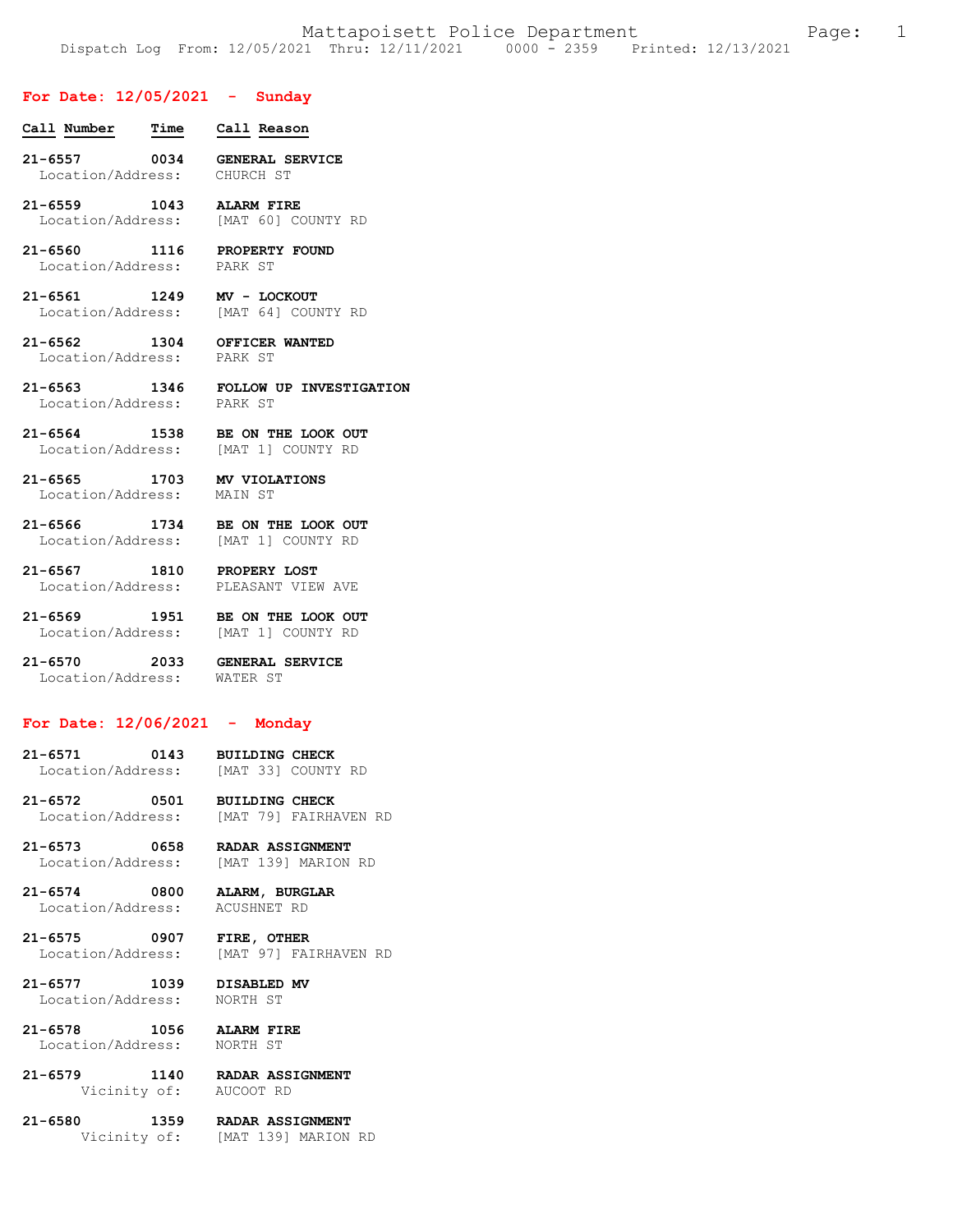**21-6581 1427 MV ABANDONED**  Location/Address:

**21-6582 1645 MV VIOLATIONS**  Location/Address: [MAT 1] COUNTY RD

**21-6583 1755 GENERAL SERVICE**  Location/Address: COUNTY RD

**21-6584 1835 MV VIOLATIONS**  Location/Address: NORTH ST + INDUSTRIAL DR

**21-6585 1845 MV VIOLATIONS**  Location/Address: [MAT 190] NORTH ST

**21-6587 1905 GENERAL SERVICE**  Location/Address:

**21-6588 1951 SUSPICOUS MOTOR VEHICLE**  Location/Address: I195 WEST

**21-6589 2017 ASSIST CITIZEN**  Location/Address: HOLLY LN

# **For Date: 12/07/2021 - Tuesday**

**21-6591 0031 BE ON THE LOOK OUT**  Location/Address:

**21-6592 0116 BE ON THE LOOK OUT**  [MAT 1] COUNTY RD

**21-6593 0539 SAFETY/ROAD HAZARD**  CRYSTAL SPRING RD

**21-6594 0648 RADAR ASSIGNMENT**  Location/Address: [MAT 139] MARION RD

**21-6595 0710 BE ON THE LOOK OUT**  Location/Address: [MAT 1] COUNTY RD

**21-6596 0727 MV VIOLATIONS**  [MAT 1] COUNTY RD

**21-6597 1005 MV - LOCKOUT**  Location/Address:

**21-6598 1017 HEALTH/WELFARE**  Location/Address:

**21-6599 1218 GENERAL SERVICE**  Location/Address:

**21-6601 1404 MV VIOLATIONS** 

Location/Address: MARION RD

**21-6602 1413 DISTURBANCE**  Location/Address:

**21-6603 1526 MV VIOLATIONS**  Location/Address: NORTH ST

**21-6605 1539 SUSPICOUS MOTOR VEHICLE**  Location/Address:

**21-6606 1600 MV VIOLATIONS**  Location/Address: NORTH ST + SNOW FIELDS RD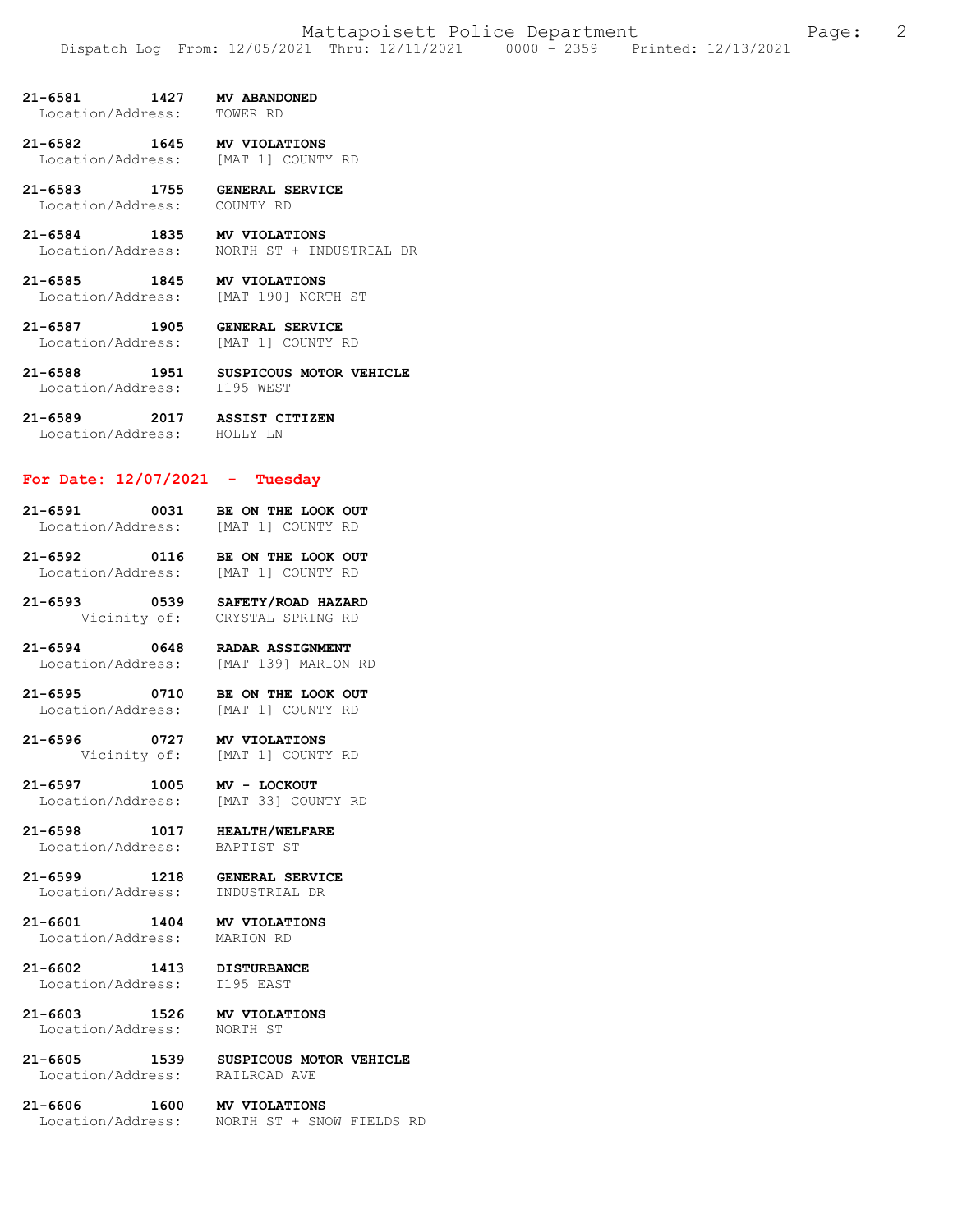| 21-6607           | 1757 | <b>RADAR ASSIGNMENT</b> |  |
|-------------------|------|-------------------------|--|
| Location/Address: |      | BRANDT ISLAND RD        |  |

**21-6608 2117 MV VIOLATIONS**  [MAT 164] FAIRHAVEN RD

#### **For Date: 12/08/2021 - Wednesday**

- **21-6609 0312 BUILDING CHECK**  [MAT 142] NORTH ST
- **21-6610 0322 BUILDING CHECK**  [MAT 79] FAIRHAVEN RD
- **21-6611 0703 RADAR ASSIGNMENT**  Location/Address: [MAT 139] MARION RD
- **21-6612 0710 FOLLOW UP INVESTIGATION**  Location/Address:
- **21-6613 0711 SAFETY/ROAD HAZARD**  Location/Address:
- **21-6614 0733 MV VIOLATIONS**  [MAT 139] MARION RD
- **21-6616 1623 ASSIST OTHER AGENCY**  Location/Address:
- **21-6618 1846 MV VIOLATIONS**  Location/Address: PINE ISLAND RD + MARION RD
- **21-6619 1939 GENERAL SERVICE**  Location/Address: NEDS POINT RD
- **21-6620 2009 BE ON THE LOOK OUT**  Location: [OT] SOMERSET

# **For Date: 12/09/2021 - Thursday**

- **21-6621 0502 SAFETY/ROAD HAZARD**  Location/Address:
- **21-6622 0651 RADAR ASSIGNMENT**  Location/Address: ACUSHNET RD + RIVER RD
- **21-6623 0653 RADAR ASSIGNMENT**  Location/Address: [MAT 139] MARION RD
- **21-6624 0706 MV VIOLATIONS**  NORTH ST + SHADY OAK DR
- **21-6626 1025 AMBULANCE REQUEST**  [MAT 195] ACUSHNET RD
- **21-6651 1200 JUVENILE OFFENSES**  [MAT 139] MARION RD
- **21-6627 1345 AMBULANCE REQUEST**  Location/Address: [MAT 139] MARION RD
- **21-6629 1553 GENERAL SERVICE**  Location/Address: [MAT 1] COUNTY RD
- **21-6630 1738 UNWANTED PERSON**  Location/Address: [MAT 60] COUNTY RD
- **21-6631 1746 MV VIOLATIONS**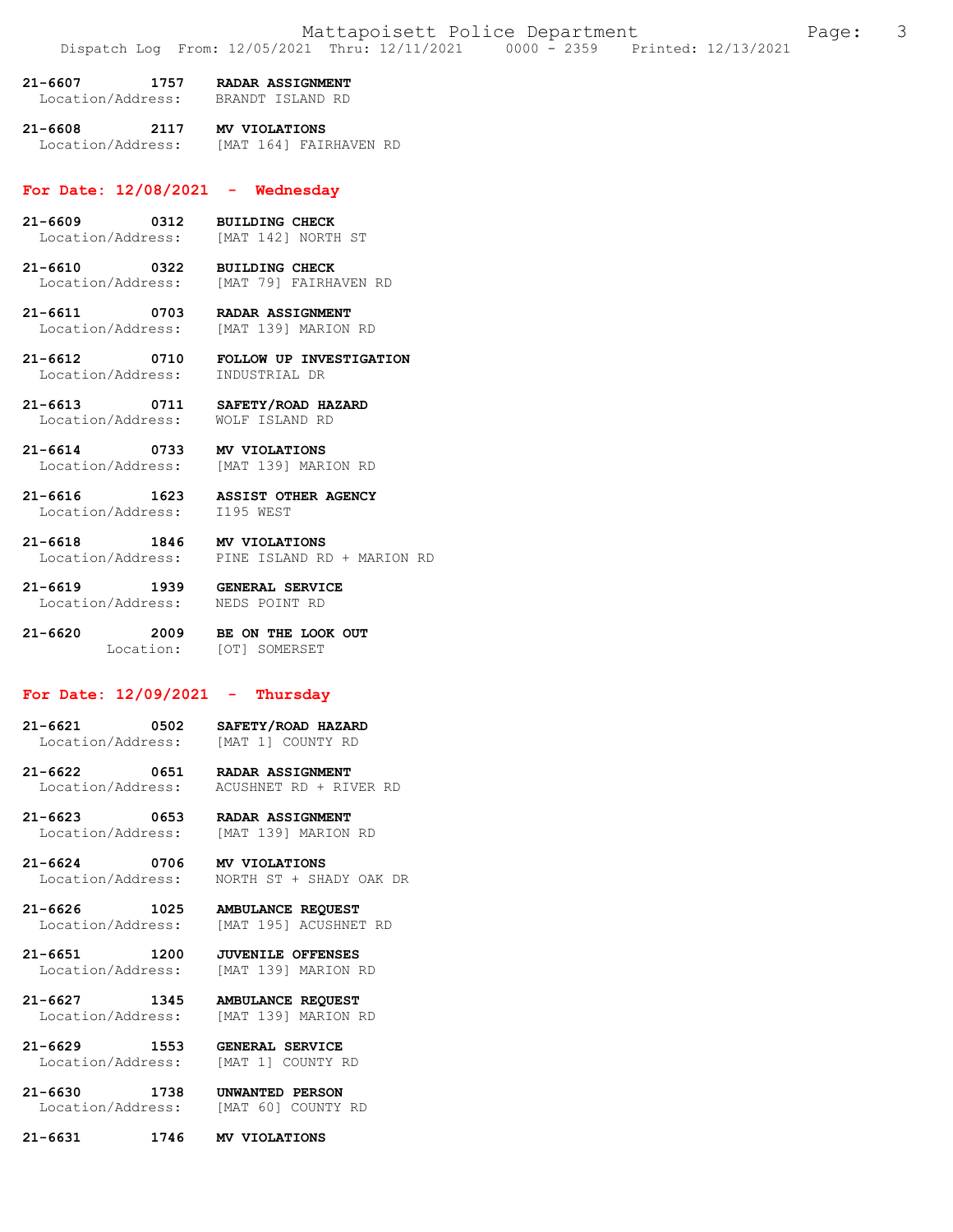Location/Address: NORTH ST + COUNTY RD

**21-6633 1903 AMBULANCE REQUEST**  [MAT 195] ACUSHNET RD

**21-6634 1914 FIRE, OTHER**  Location/Address: COUNTY RD

**21-6635 1957 GENERAL SERVICE**  Location/Address:

**21-6636 2255 MV VIOLATIONS**  Location/Address: NORTH ST + HERITAGE LN

#### **For Date: 12/10/2021 - Friday**

**21-6637 0239 BUILDING CHECK**  [MAT 100] INDUSTRIAL DR

**21-6638 0651 RADAR ASSIGNMENT**  Location/Address: [MAT 139] MARION RD

**21-6639 0657 COMPLAINT DISTURBANCE**  Location/Address:

**21-6640 0814 ALARM, BURGLAR**  Location/Address: ACUSHNET RD

**21-6641 0822 FOLLOW UP INVESTIGATION**  Location/Address: INDUSTRIAL DR

**21-6642 0943 MV VIOLATIONS**  Location/Address:

**21-6643 1224 MEDICAL - MENTAL HEALTH**  Location/Address:

**21-6644 1345 SAFETY/ROAD HAZARD**  Location/Address:

**21-6645 1455 MV GENERAL**  Location/Address: NORTH ST

**21-6647 1757 MV VIOLATIONS**  MARION RD + JANE LN

**21-6648 2039 ALARM, BURGLAR**  Location/Address:

**21-6649 2042 BE ON THE LOOK OUT**  [OT] RANDOLPH

**21-6650 2352 BE ON THE LOOK OUT**  [FAI] FAIRHAVEN BOLO

### **For Date: 12/11/2021 - Saturday**

**21-6652 0201 BUILDING CHECK**  [MAT 79] FAIRHAVEN RD

**21-6653 0542 ALARM, BURGLAR**  Location/Address:

**21-6654 0645 ALARM, BURGLAR**  Location/Address:

**21-6656 0906 911-ABANDONED-HANGUP CALLS**  Location/Address: PROSPECT RD